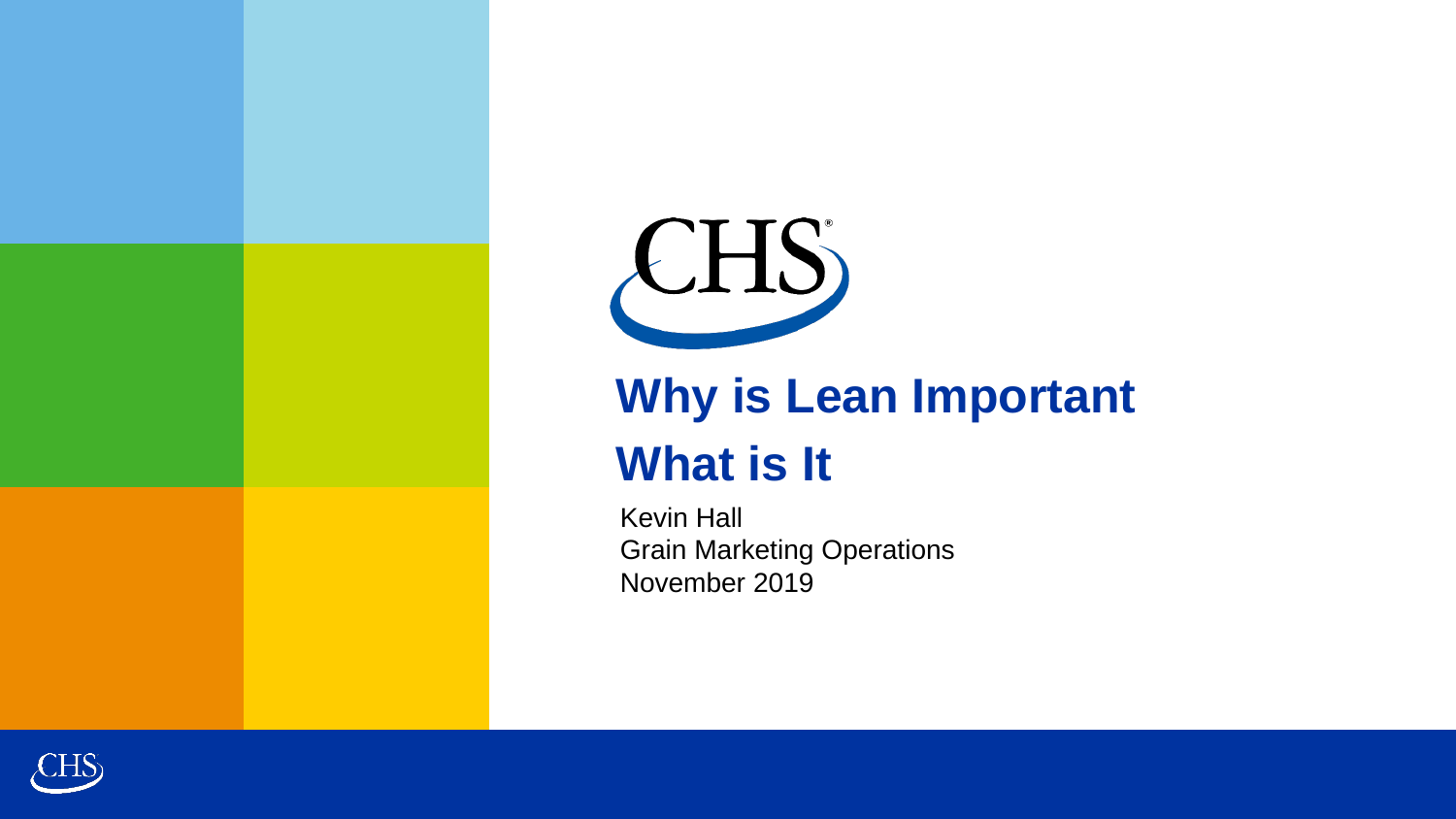## **CHS Global Supply Chain**



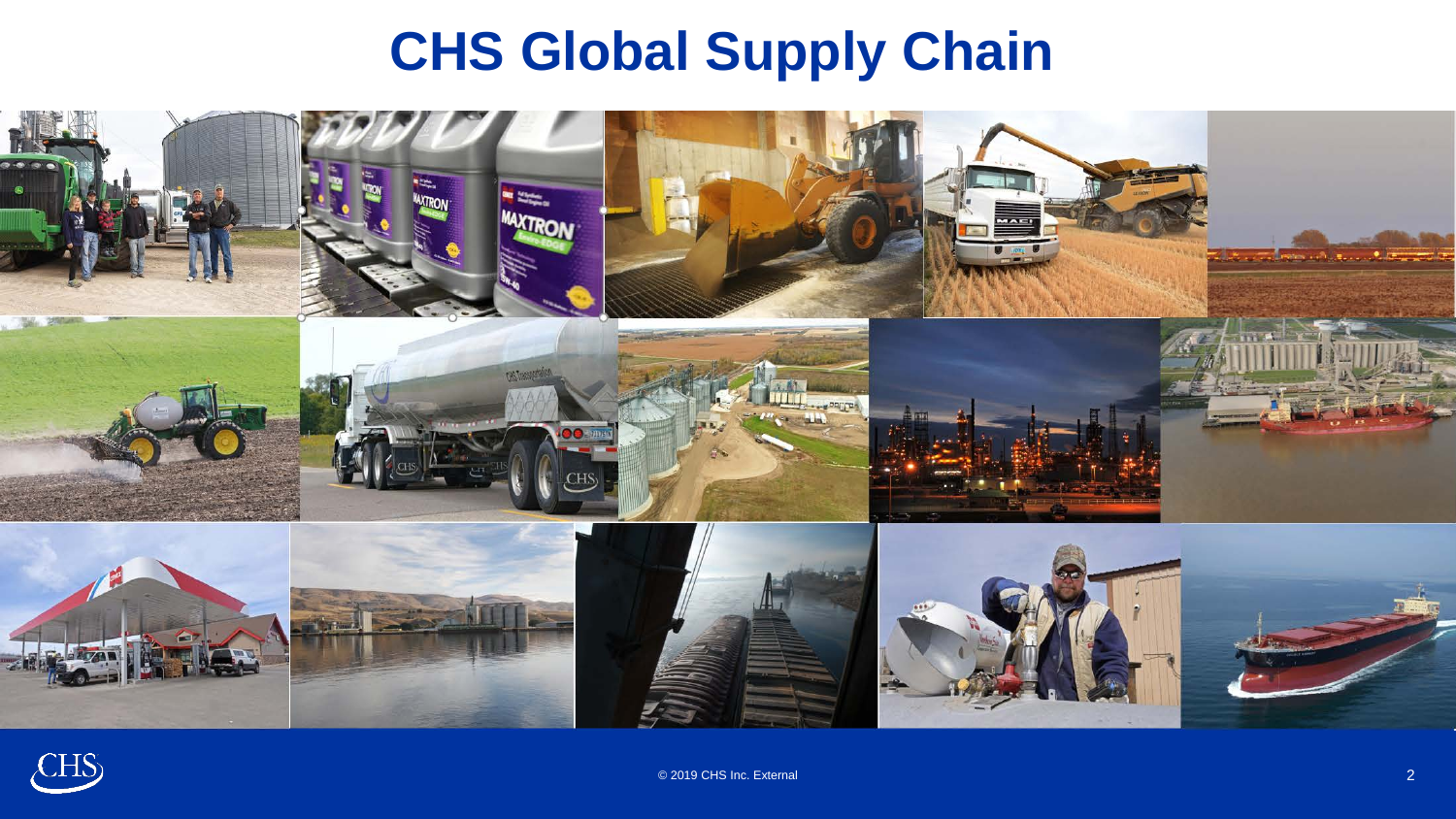**WHY LEAN?**

- To **deliver value** to our customers
- To increase **flexibility** and **speed** to market
- To **increase cash** flow
- To stabilize our supply chains and **operate with precision**
- To lower risk
- To lower cost
- To become a **crucial supplier** to our customers

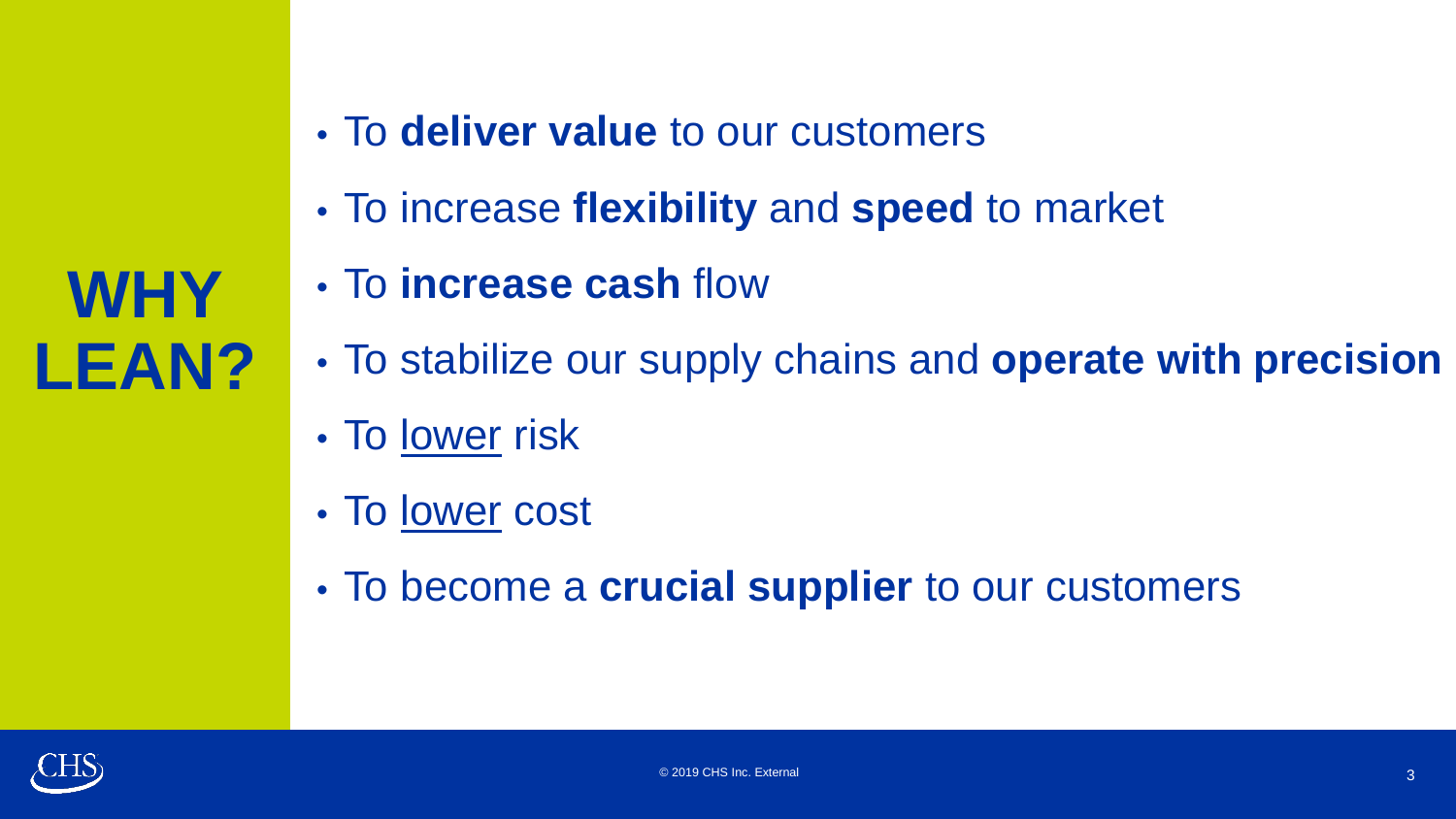## **Lean Is Not…**

- An operations, distribution or office program
- This year's attempt at productivity
- A "one and done" event
- Learned over night

## **Lean Is….**

- A Business Philosophy
- A common way of thinking and working, no matter your role or location
- A change in the way we operate, communicate and interact
- A way to see what you have never seen before

## *Maximize Customer Value while Eliminating Waste*

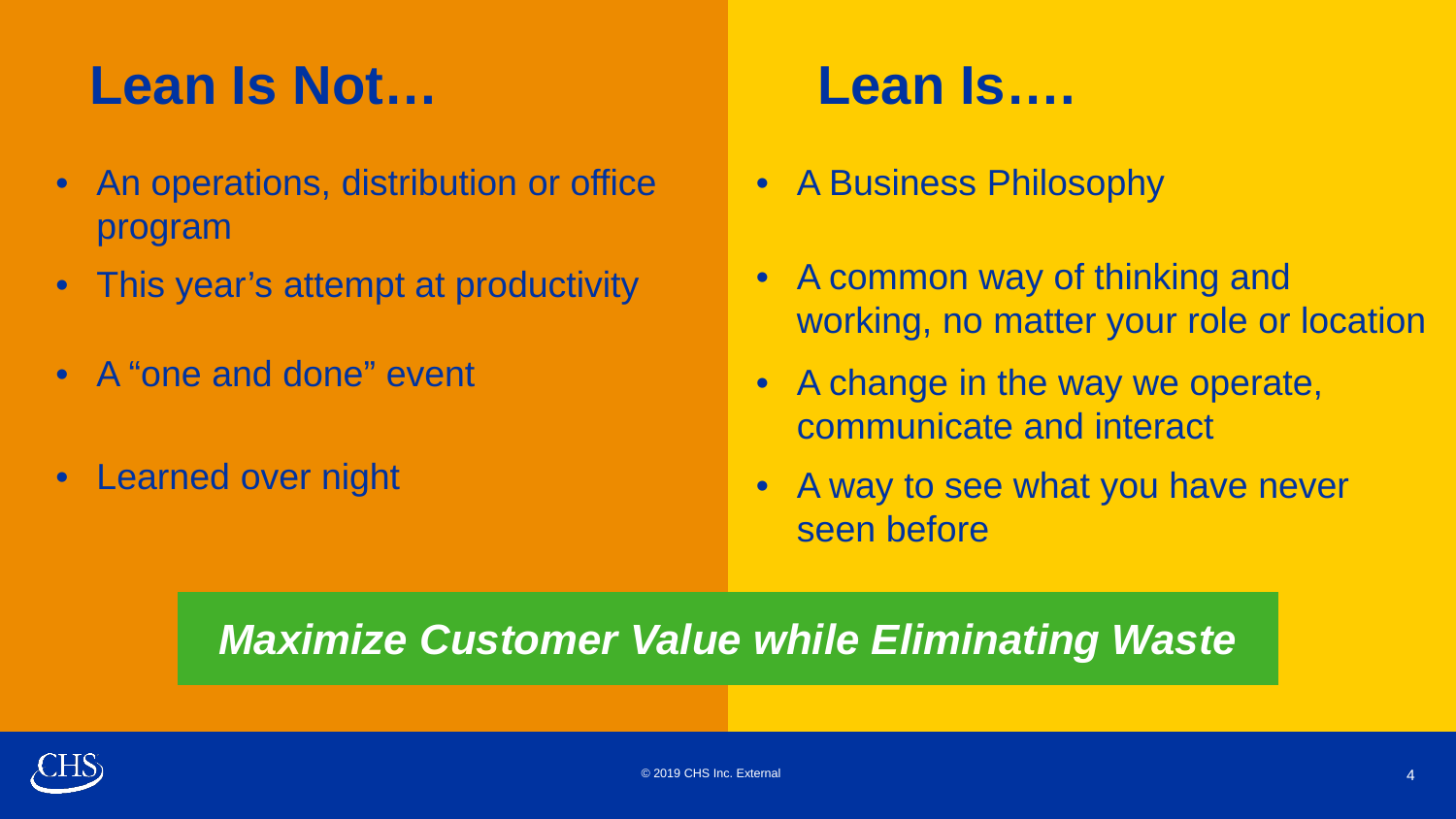## **Bottom Up decision making**

Enable those closest to the process to solve the problems that only they can see

Adapted from "Quality Improvement and TQC Management at Calsonic in Japan and Overseas" Sydney Yoshida

## The Iceberg of Awareness



9% of problems are known to middle management

74% of problems are known to **supervisors** 

100% of problems are known to front-line employees



96% of problems are NOT known to

top managers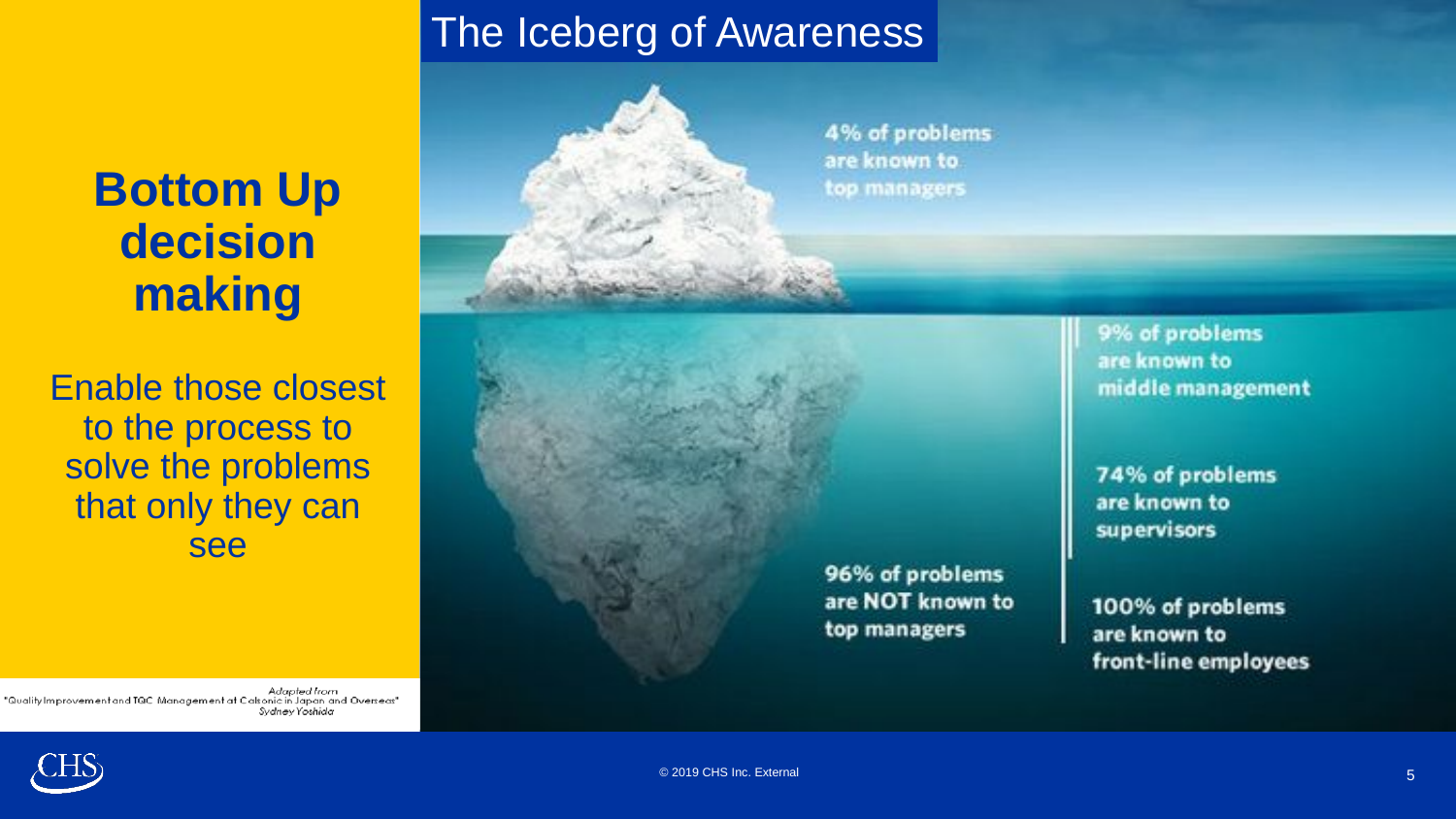## **CHS Leadership**

### **Goal**

Lean will help us to become a better managed organization.

### **What**

Lean is a philosophy of continuous improvement using systematic problem solving that focuses on increasing customer value, the elimination of waste and optimizing operations.

#### **How**

Lean has opened our eyes to a new way of improving business performance and empowering our teams.

### **Get Started**

We have a great deal of work to get after and a growing need to improve performance, the timing could not be better than **now** for learning and applying Lean principles.

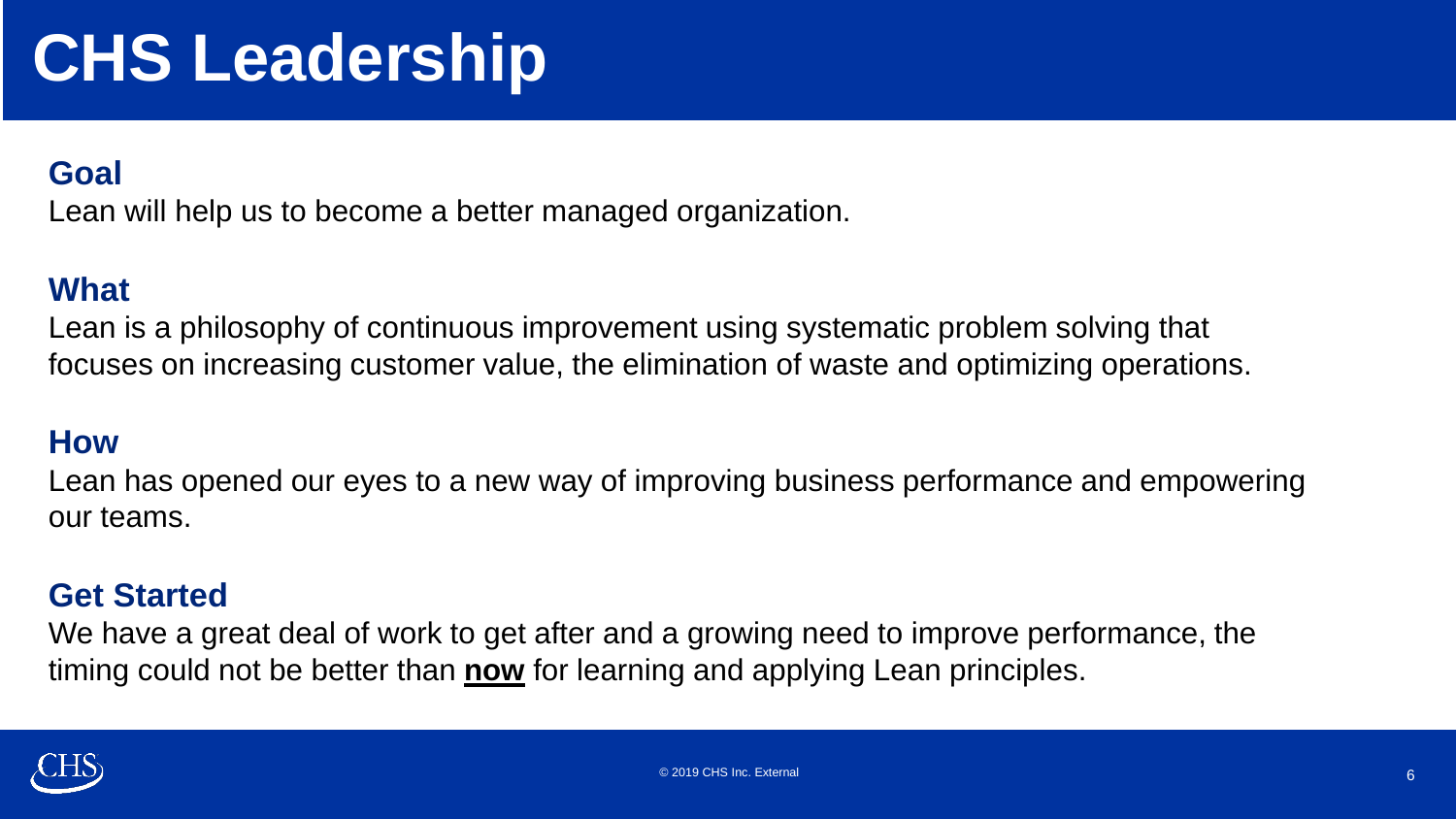## Contrasting Management Behaviors

- **I need more Resources/ People**
- **We have Way Too Much to Do**
- **Manage by Power**
- **Decisions with Assumptions**
- **Prescribe Solutions**
- **Command with email and telephone**

### **Command & Control Lean Servant-Leader**

- **Same Resources, Different Focus**
- **STOP Waste, Target Value+**
- **Manage by Influence**
- **Decisions with Facts (BI)**
- **Ask Questions, Challenge Teams**
- **Go to where the work is performed**

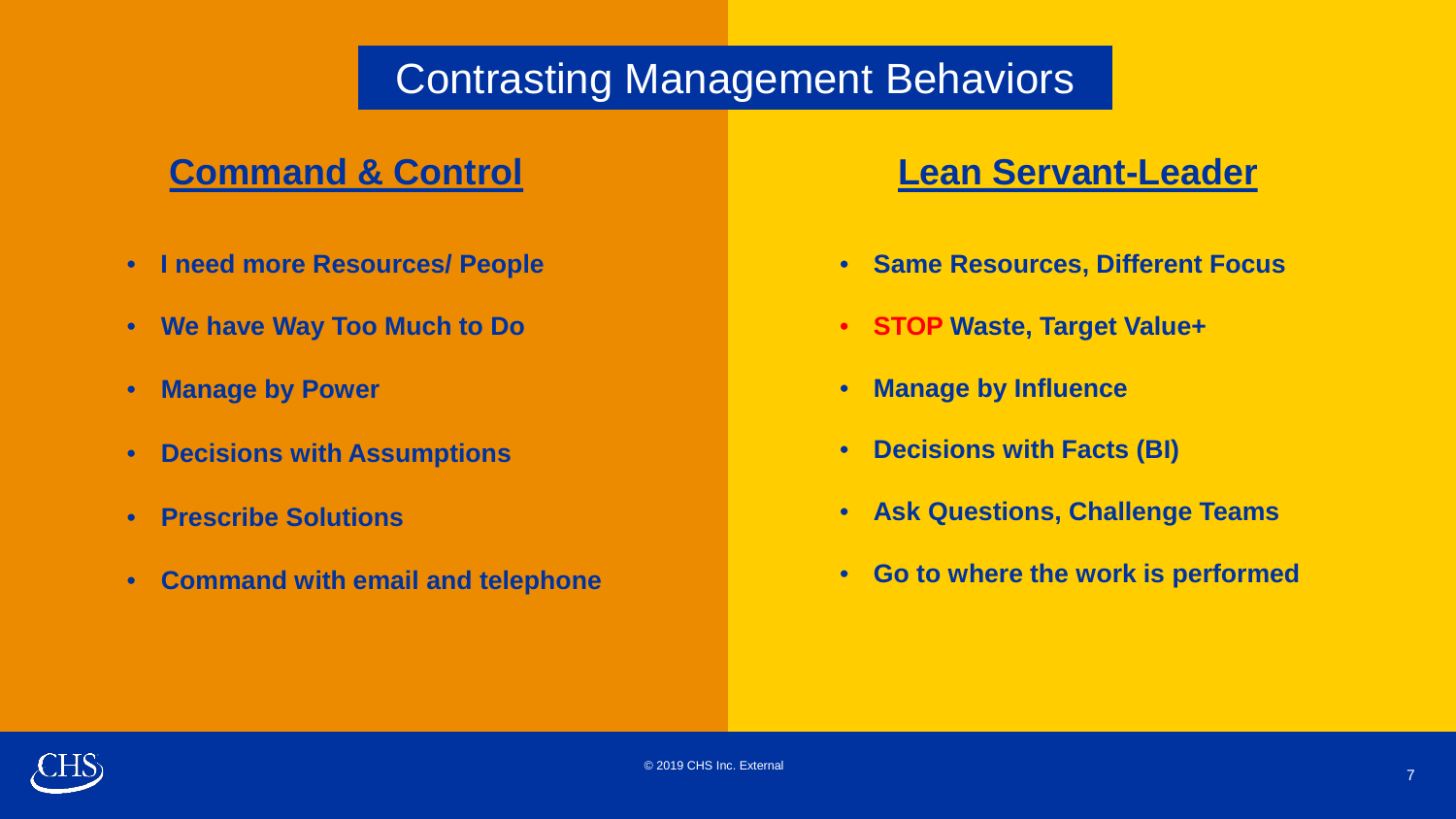## **Philosophy**

**Three** fundamental areas guide the growth



• **Purpose:** The entire enterprise is **solving customer problems to improve profitability**.



**Process:** The organization assesses each major value stream to make sure each step is *valuable, capable, available, adequate, flexible*, and that all the steps are linked by *flow, pull, and leveling*.

• **People:** The organization ensures that *every key process is standardized* and has someone responsible for continually evaluating that value stream in terms of business purpose and lean process**.** *Everyone* touching the value stream is actively engaged in operating it correctly and continually improving it.



© 2019 CHS Inc. External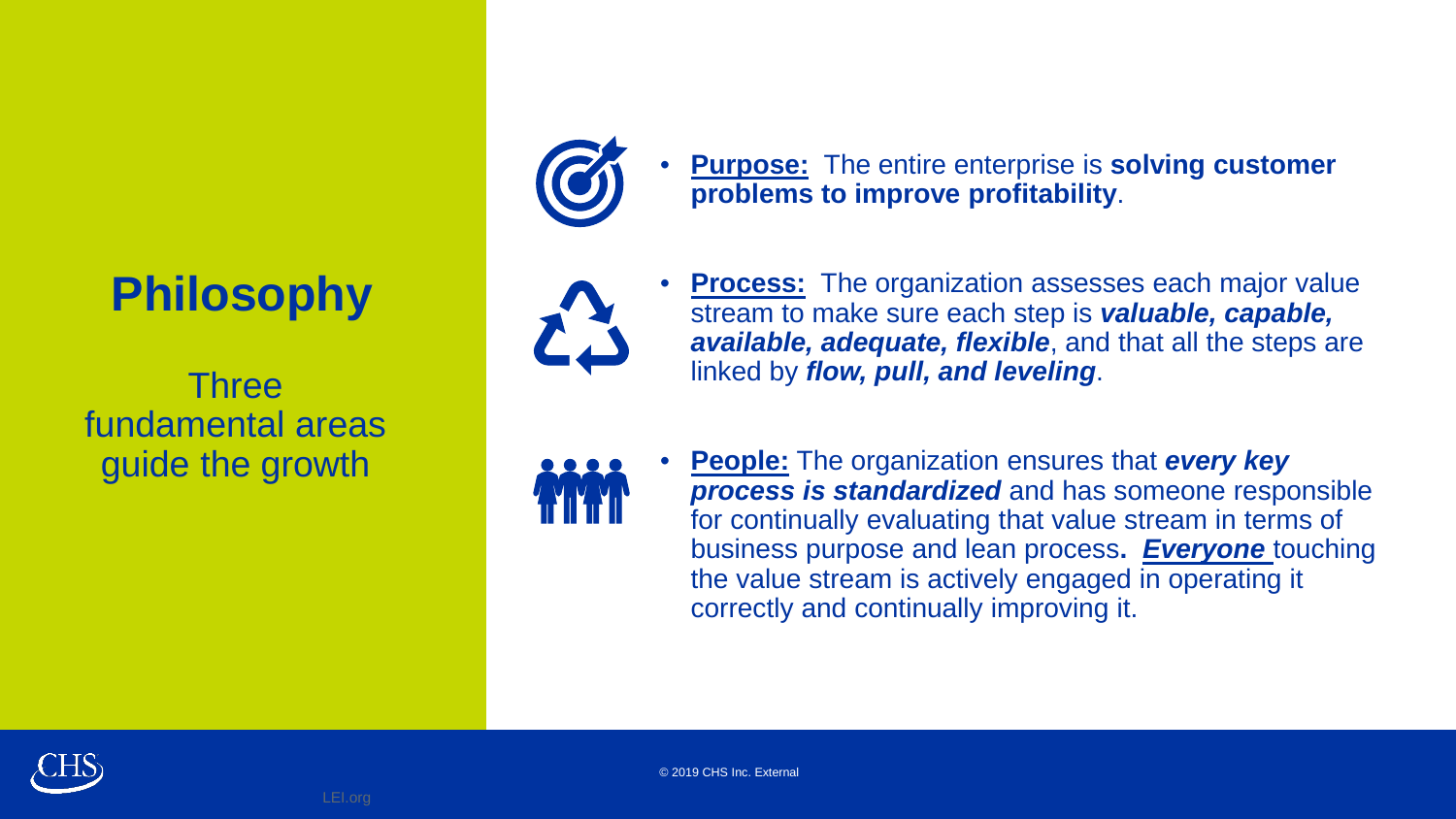## Contrasting Business Cultures

### **Traditional Operations Lean Operations**

- Orders are dictated down the organization Responsibilities reside mostly at higher levels
- Personnel are frustrated because of limited involvement - "They do not listen to us!"
- One-time process improvement
- Limited communications about the company's financial issues
- Limited personal or professional satisfaction
- Boundaries between functions Inefficiencies prevail
- Problems are investigated with the 5 Whos



- Decisions are made by the people closest to the process
- Personnel involved, committed and participating, proud to belong
- Continuous pursuit of perfection
- Extensive communications about company's financial issues
- Work providing personal and professional satisfaction
- No boundaries between functions
- Problems are investigated with the 5 Whys



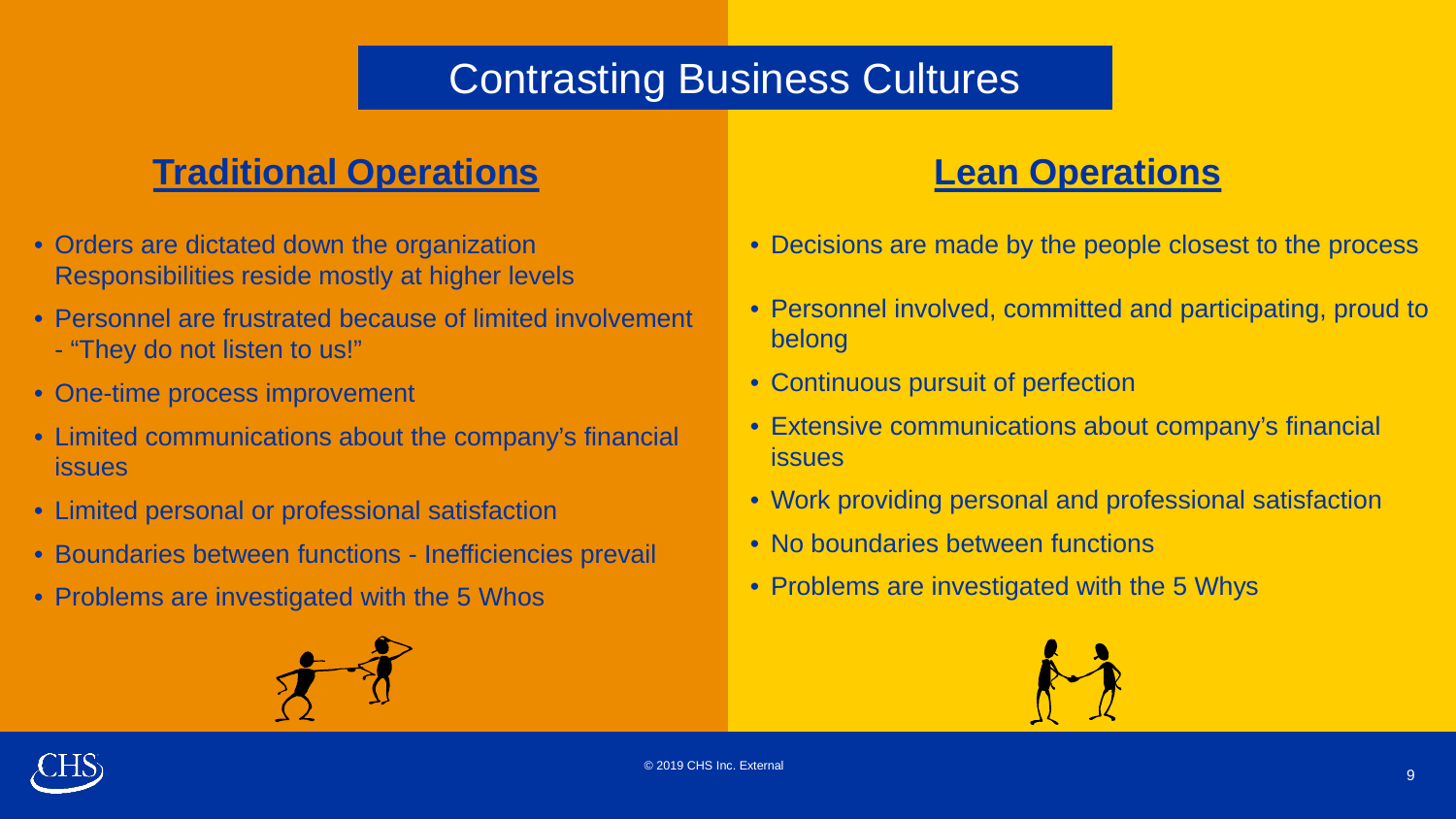## **Where is the focus?**

## **Two Types of Waste**



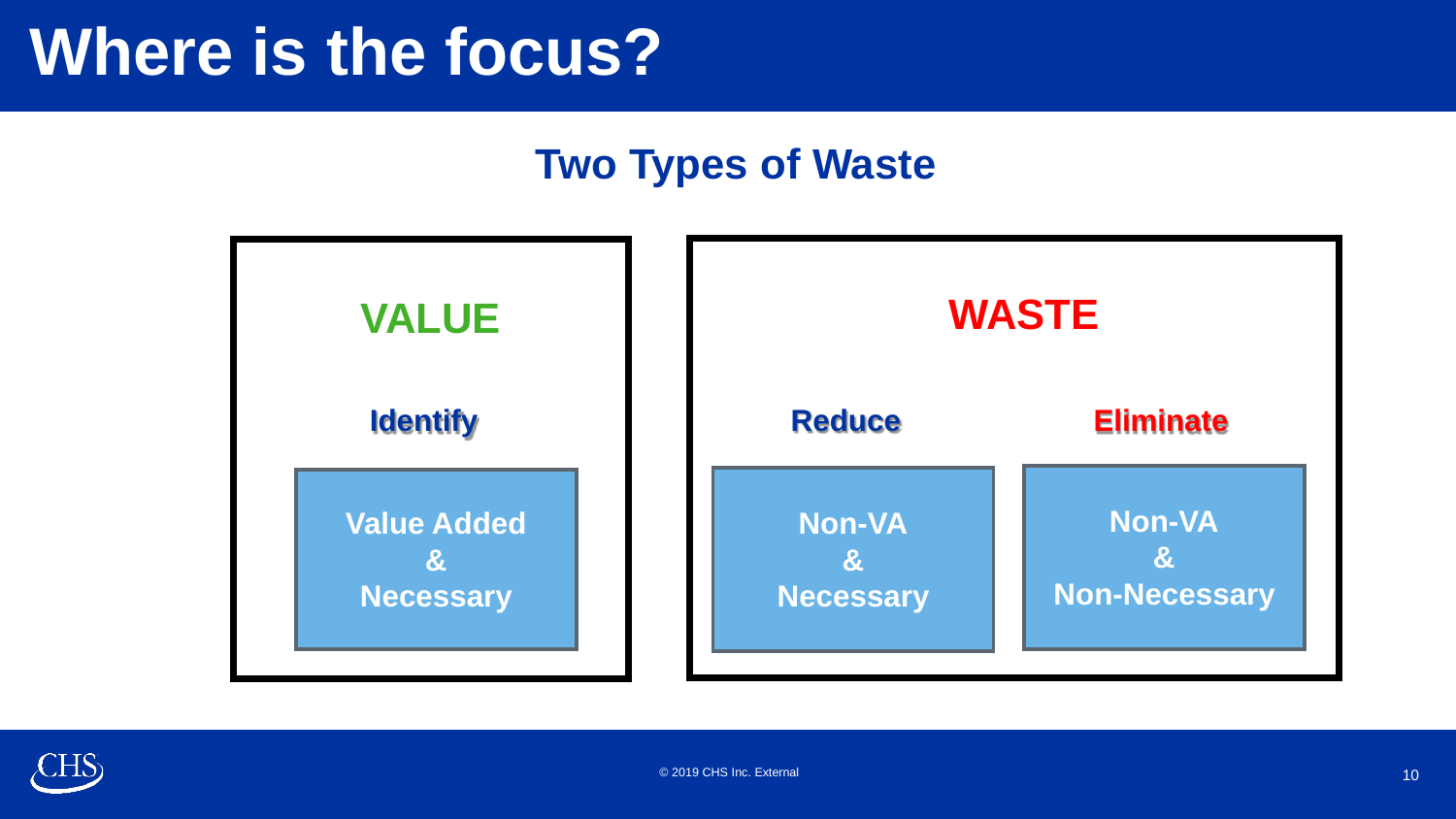## **Where is the focus?**



#### Value Added Activity (VA)

• These are things the customer is willing to pay for

#### Non-Value Added Activity (NVA)

• These are the activities that the customer does not value and is not willing to pay for (eliminated, simplified, reduced, or integrated)

#### Non-Value Added- Necessary (NVA-N)

• Any activity that does not add value, but it is necessary to stay in business (streamlined or simplified)

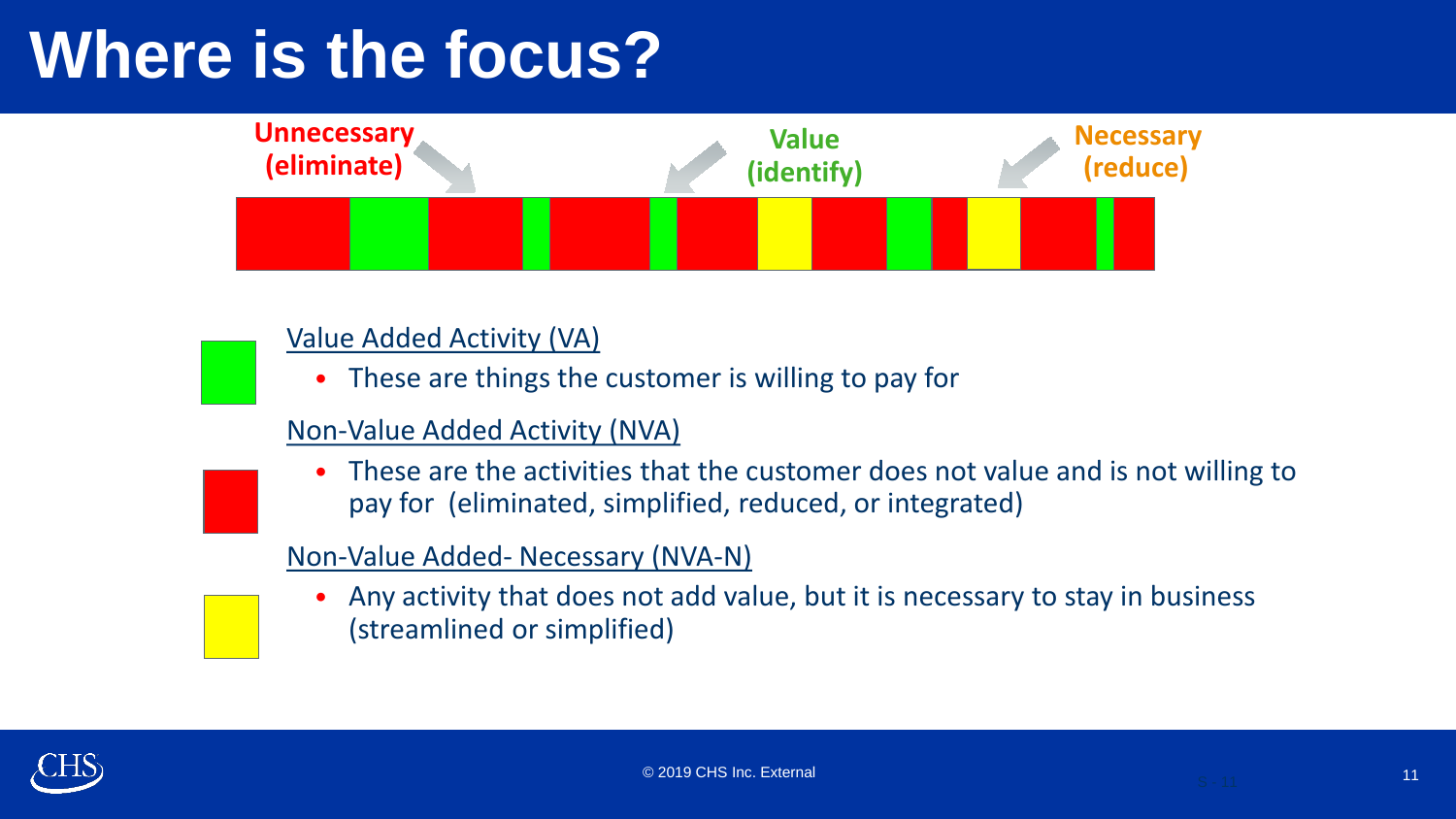## **How do we see Waste ….**

### **NON VALUE ADDED**

- 1. Our customers do not value
- 2. Our customers are not willing to pay for them

| <b>TRANSPORT</b> | <b>INVENTORY</b> | <b>MOTION</b> | <b>WAITING</b> |
|------------------|------------------|---------------|----------------|
|                  |                  |               |                |

- Any movement of materials or people that does process **Transportation** – Any movement of materials or people that does not add value **Inventory** – Any supply in excess of a one-piece flow through the process **Motion** – Any movement of people or resources that does not add value **Waiting** – Any idle time created when waiting



**Over-Production** – Making more than is required by the next process **Over-Processing** – Any effort that adds no value to the product or service **Defects** – Errors or mistakes causing rework, incorrect information or reports **Non-Utilized Talent** – Not utilizing people to the best of their abilities

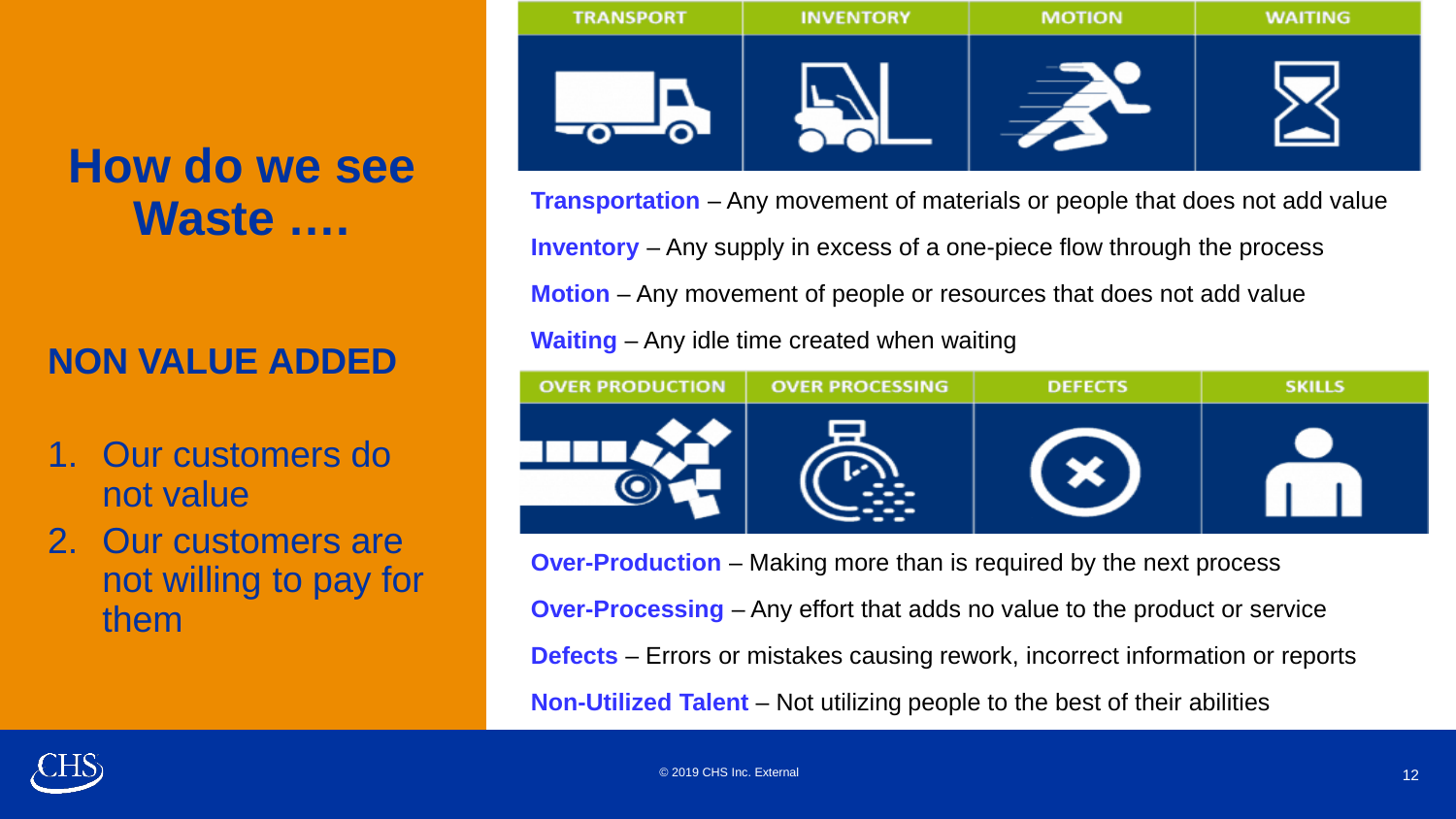## **How do we see Waste ….**

### **NON VALUE ADDED**

- 1. Our customers do not value
- 2. Our customers are not willing to pay for them

| <b>TRANSPORT</b> | <b>INVENTORY</b> | <b>MOTION</b> | <b>WAITING</b> |
|------------------|------------------|---------------|----------------|
|                  |                  |               |                |

- Any movement of materials or people that does process **Transportation** – Any movement of materials or people that does not add value **Inventory** – Any supply in excess of a one-piece flow through the process **Motion** – Any movement of people or resources that does not add value **Waiting** – Any idle time created when waiting



**Over-Production** – Making more than is required by the next process **Over-Processing** – Any effort that adds no value to the product or service **Defects** – Errors or mistakes causing rework, incorrect information or reports **Non-Utilized Talent** – Not utilizing people to the best of their abilities

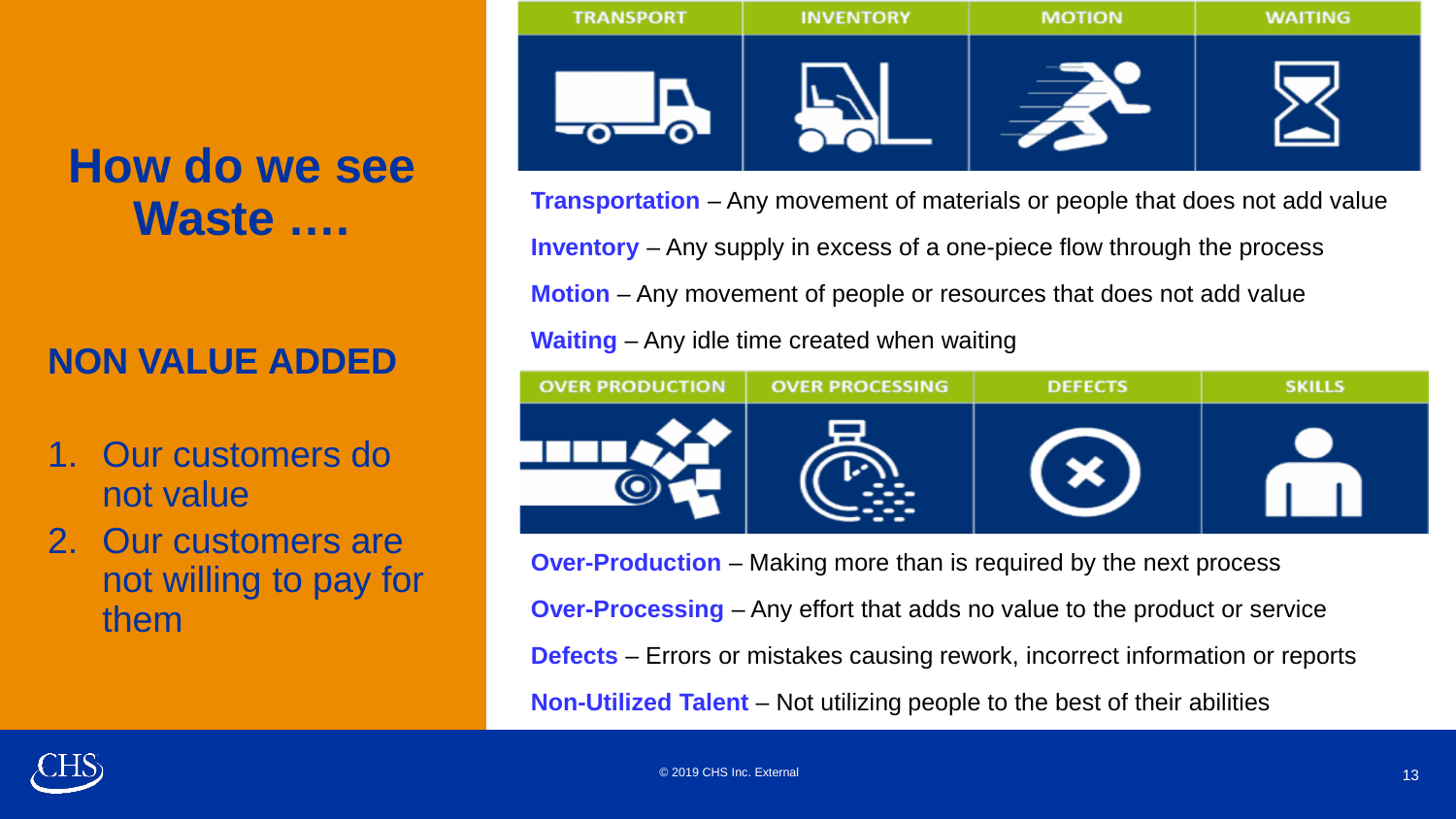**Key Benefit to Cultural Transformation**

## **EMPLOYEE ENGAGEMENT**

- A common language and approach to align your organization
- Provides a forum for improvement
- Provides a reason to engage
- Highlights disengagement



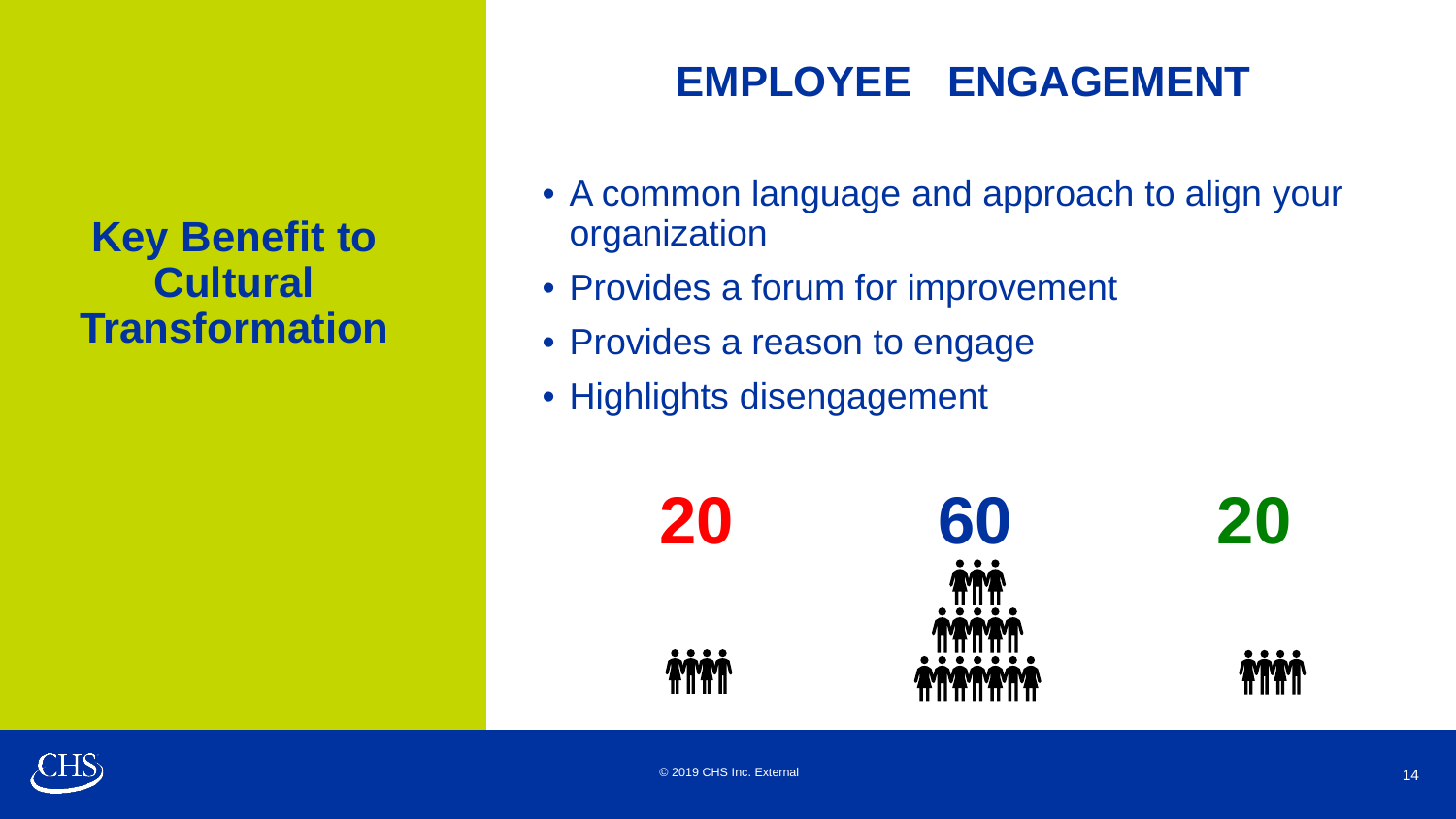## **Future Operating Culture**

*Common Language Common Approach Common Tools*

### **ENGINEERED BY THOSE DOING THE WORK**

- **Every** Process, Task, is engineered and has an owner
- **Every** Process, Task, is executed the same every time
- **Every** Process, Task, is measured and under constant scrutiny for improvement
- ALL work is VISUAL
- Communication is programmed "Daily huddles"
- Scripted Daily Management System "A Day in the Life"
- Management Calendars are Structured for Value Activities: Kaizen, Gemba, "Time on the Balcony"
- Business Information/Metrics are the Key to Sustainability

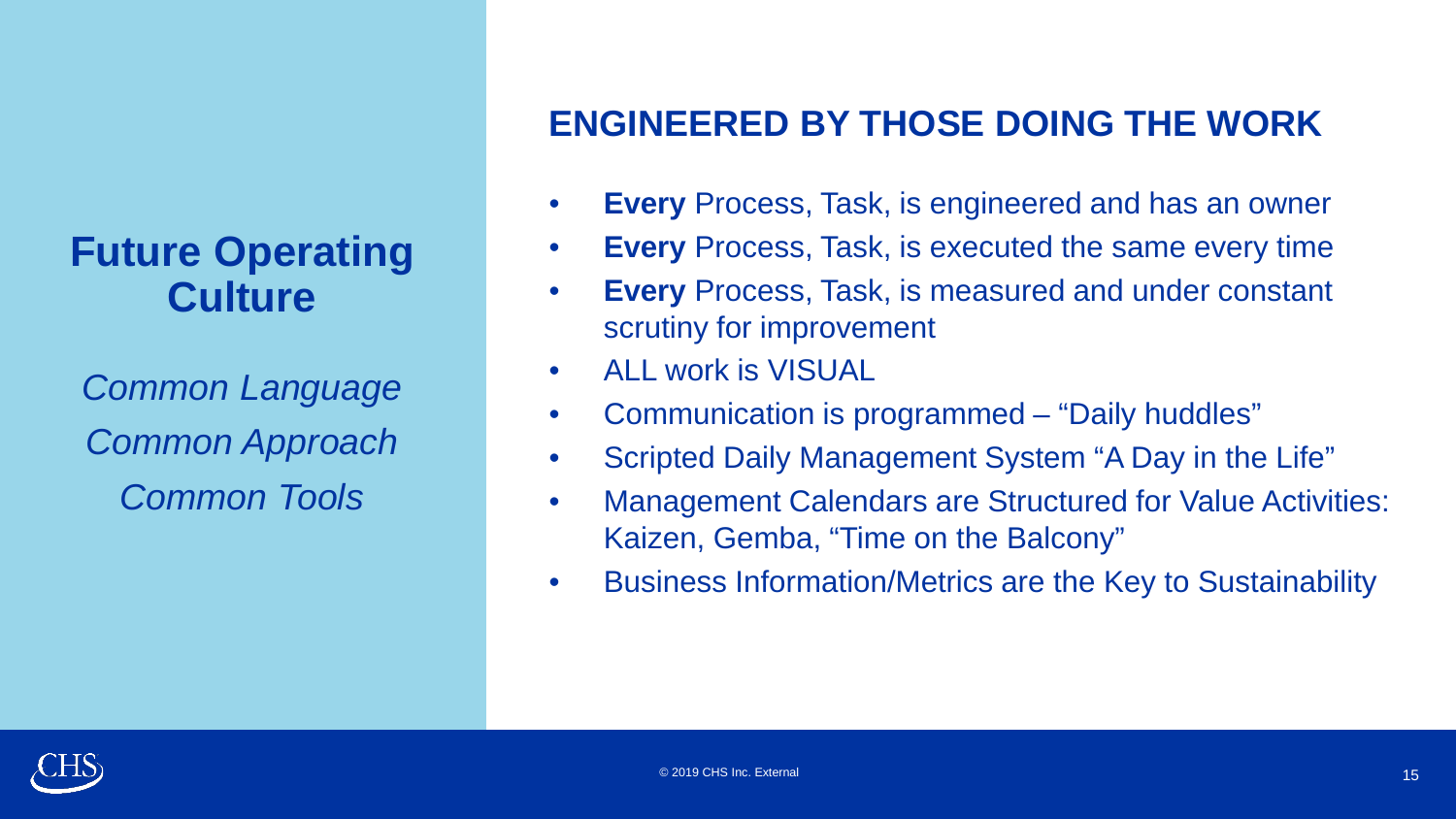**6 Key Factors for Success**

- **1. Leadership commitment and focus on Lean Enterprise**
- **2. Strong line management ownership empowering employees**
- **3. Expert training and support**
- **4. Aggressive performance targets and tracking**
- **5. Open & pervasive communication**
- **6. Impatience**

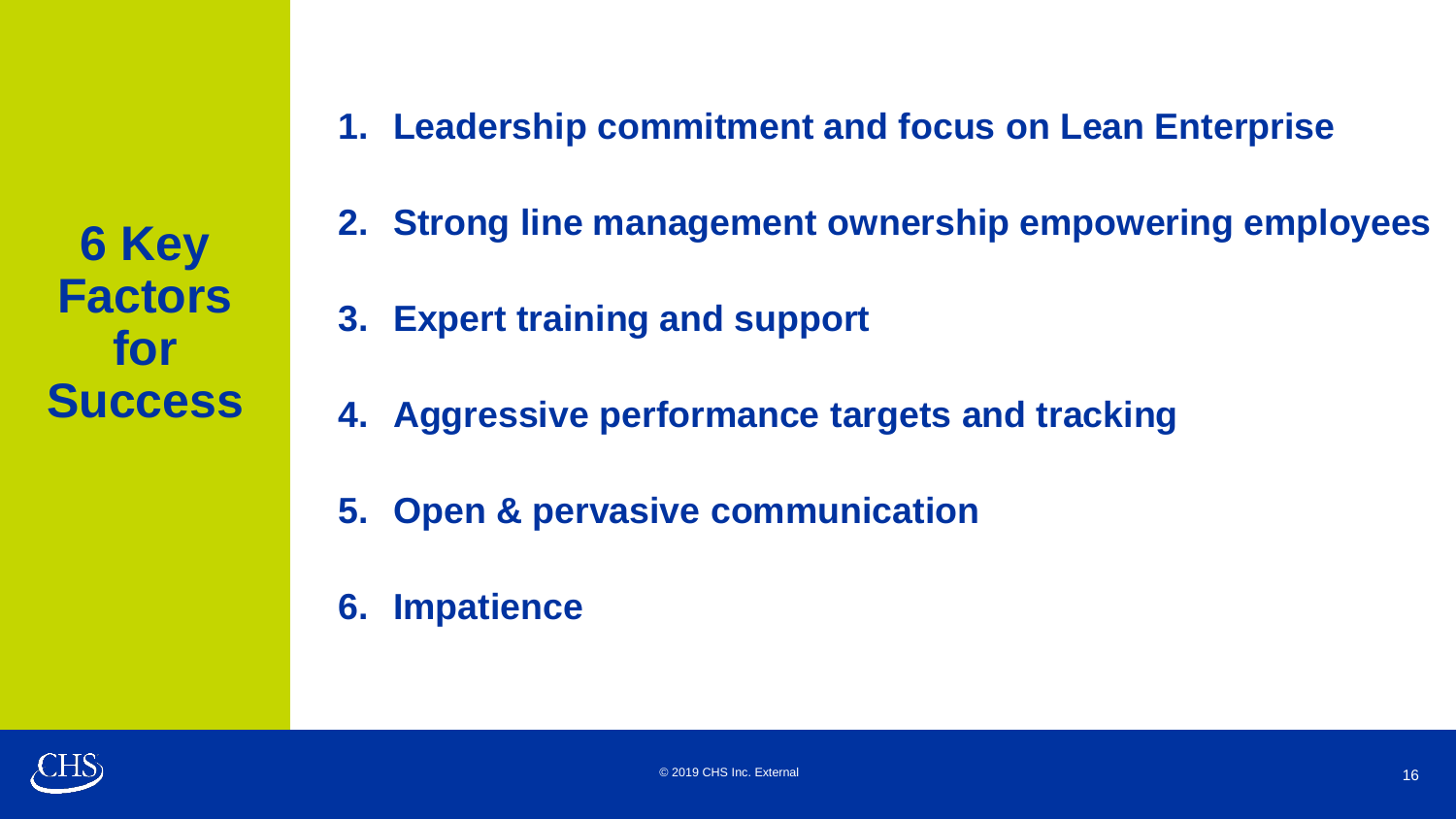

## *ONE VOICE ONE SYSTEM*

# *ONE COOPERATIVE*



© 2019 CHS Inc. External  $\sim$  17  $\,$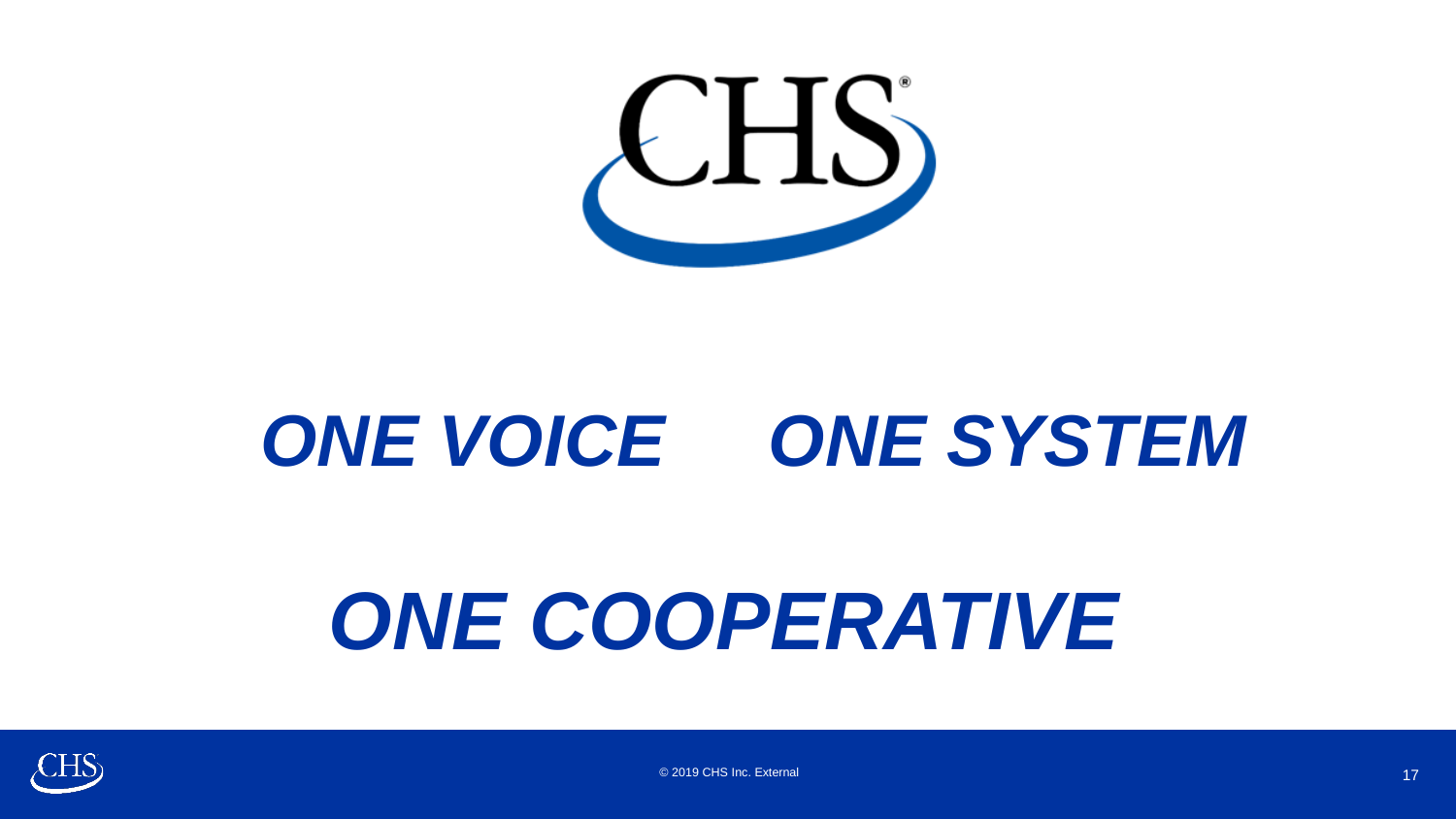

# **Questions?**